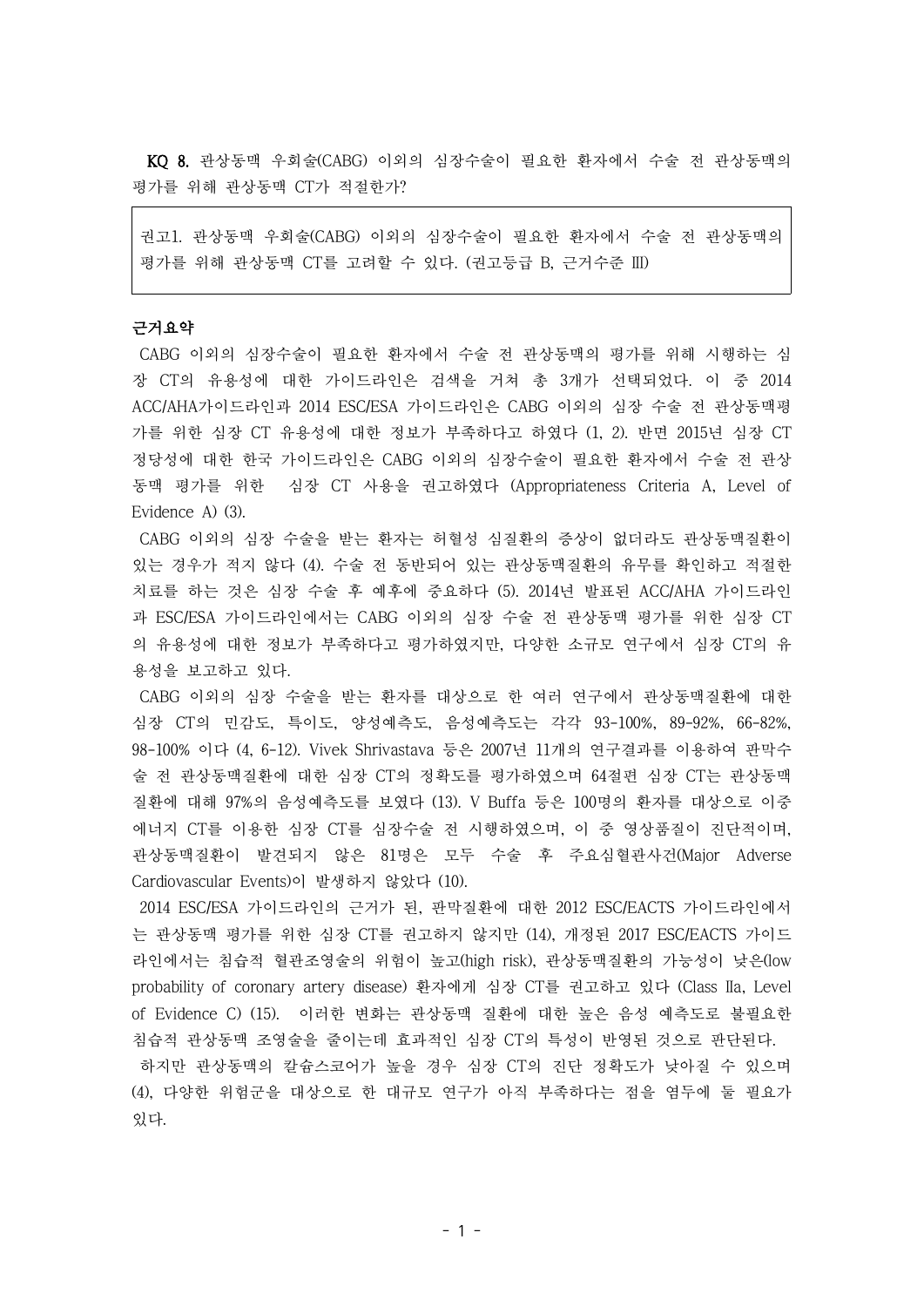# 권고 고려사항

#### 1. 이득과 위해 (Benefit and Harm)

심장 CT는 CABG 이외의 심장수술이 필요한 환자에서 수술 전 관상동맥질환 평가에 높은 음성예측도를 제공하는 비침습적 영상검사로 이용될 수 있다. 하지만 심장 CT 시행으로 인 한 방사선 피폭이 발생하며, 요오드 조영제 사용에 따른 부작용이 발생할 수 있다.

### 2. 국내 수용성과 적용성 (Acceptability and Applicability)

우리나라의 경우 다른 나라에 비해 병원 자체의 CT 보유율이 높고 특히 대형병원은 심장 CT에서 필수적인 64 채널이상의 CT를 거의 대부분 보유하고 있기 때문에 심장 CT에 대한 접근성이 좋다. 따라서 진료지침의 국내 수용성에는 큰 무리가 없을 것으로 판단된다. 그러 나 건강보험적용 여부와 관련된 검사 비용과 방사선 위해성, 조영제 부작용 등에 따른 환자 의 부담감 등에 있어서는 실제 적용하는데 어려운 측면도 존재할 수 있겠다. 수용성과 적용 성 평가표는 부록2에 제시되어 있다.

## 3. 검사별 방사선량

심장 CT 2 or 3

## 참고문헌

- 1. Fleisher LA, Fleischmann KE, Auerbach AD, Barnason SA, Beckman JA, Bozkurt B, et al. 2014 ACC/AHA guideline on perioperative cardiovascular evaluation and management of patients undergoing noncardiac surgery: a report of the American College of Cardiology/American Heart Association Task Force on practice guidelines. J Am Coll Cardiol. 2014;64(22):e77-137.
- 2. Kristensen SD, Knuuti J, Saraste A, Anker S, Bøtker HE, Hert SD, et al. 2014 ESC/ESA Guidelines on non-cardiac surgery: cardiovascular assessment and management: The Joint Task Force on non-cardiac surgery: cardiovascular assessment and management of the European Society of Cardiology (ESC) and the European Society of Anaesthesiology (ESA). Eur Heart J. 2014;35(35):2383-431.
- 3. Kim YJ, Yong HS, Kim SM, Kim JA, Yang DH, Hong YJ. Korean guidelines for the appropriate use of cardiac CT. Korean J Radiol. 2015;16(2):251-85.
- 4. Catalán P, Leta R, Hidalgo A, Montiel J, Alomar X, Viladés D, et al. Ruling out coronary artery disease with noninvasive coronary multidetector CT angiography before noncoronary cardiovascular surgery. Radiology. 2011;258(2):426-34.
- 5. Czer LS, Gray RJ, Stewart ME, De Robertis M, Chaux A, Matloff JM. Reduction in sudden late death by concomitant revascularization with aortic valve replacement. J Thorac Cardiovasc Surg. 1988;95(3):390-401.
- 6. Meijboom WB, Mollet NR, Van Mieghem CA, Kluin J, Weustink AC, Pugliese F, et al. Pre-operative computed tomography coronary angiography to detect significant coronary artery disease in patients referred for cardiac valve surgery. J Am Coll Cardiol.